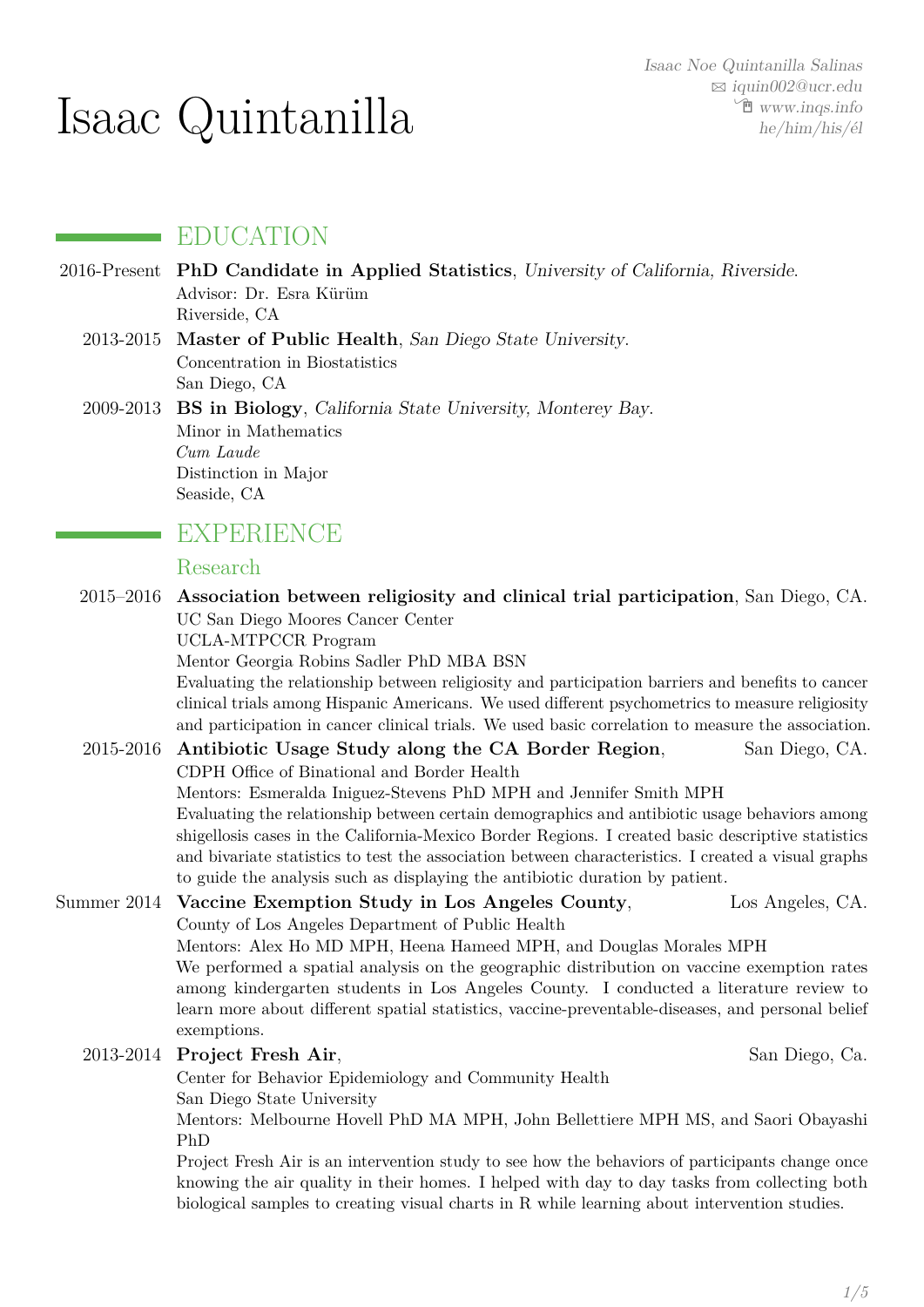*2[/5](#page-4-0)*

- Summer 2017 **Instructor**, Upward Bound, Redlands, CA. Taught Epidemiology, Math Research, and Math/Science (Pre-Calculus and Calculus Levels) to underserved High School students from UC Riverside's Upward Bound Program. I was responsible in developing the Epidemiology to help High School students develop there critical thinking skills and raise awareness of the different career options they could pursue. 2015-2016 **Mentor/Instructor**, Summer Science Enrichment Program, San Diego, CA. Mentored students to conduct literature reviews, write manuscripts, and analyze data. In addition, I worked with my colleagues to develop a course in statistics. The course focused on teaching the basics of statistics which included descriptive statistics, statistical tests, and regression. 2011-2013 Math Tutor, Department of Mathematics and Statistics, Seaside, CA. Held Open Study Hall where students received help in mathematics and statistics. 2011-2013 **Science Tutor**, Academic Skills Achievement Program, Seaside, CA. California State University, Monterey Bay, Lead groups of 4-6 students to promote independent learning. Students were encouraged to ask each other questions, looking through their notes and book before asking tutors for help. Mainly tutored general chemistry, but I tutored other Sciences.
- Summer 2019 **Instructor**, Upward Bound, The Contract of the Riverside, CA. Taught Statistics and Data Analysis to underserved High School students from UC Riverside's Upward Bound Program. I was responsible in developing both the Statistics and Data Analysis course to teach students how to work with data. Students learned how to analyzed different types of data and how to program in R. Summer 2018 **Instructor**, Upward Bound, Riverside, CA.
- Summer 2020 **Instructor**, Upward Bound, The Contract of the Riverside, CA. Taught Public Health and Geometry to underserved High School students from UC Riverside's Upward Bound Program. My responsibilities were to deliver instructions in a virtual setting. An R package was developed to teach public health concepts and programming simultaneously.
- Spring 2021 of Statistics, Riverside, CA. Developed, coordinated and mentored for the Statistical Mentoring in Applied, Research, and Technology (SMART) Program. Developed a mentoring program for undergraduate students to be mentored by graduate students for a quarter. Coordinated the pilot program in Spring 2021. Mentored an undergraduate student in developing an R package to teach advanced statistical techniques.
- Summer 2021 **Associate Instructor**, UC Riverside, Department of Statistics, Riverside, CA. Developed and taught STAT 147: *Intro to Statistical Computing* course. Utilized technology to teach statistical programming to undergraduate students.

Summer 2012 **Donor Age and Mortality after Lung Transplantation Study**, New York, NY.

Mentors: David Lederer MD MPH and Matthew Baldwin MD MPH

Winter-**Creator, Coordinator, and Mentor**, SMART Program, UC Riverside, Department

course and challenge students perspectives about different communities. Second Year Research

We analyzed the effects of lung donor age and post-lung transplant mortality. We developed proportional hazard models and survival curves to evaluate the relationship between donor age and mortality. Our research has been published in the American Journal of Transplantation.

Supported instructors in several Statistics courses. These courses ranged from Introductory

# 2017-2021 **Teaching Assistant**, UC Riverside, Department of Statistics, Riverside, CA.

Taught Public Health, 2nd Year Research (STEM/Social Science/Humanities), and Math (Algebra 2, Pre-Calculus, and Calculus Levels) to underserved High School students from

# UC Riverside's Upward Bound Program. I was responsible in developing the Public Health

Department of Biostatistics

Columbia University Medical Center

Teaching, Mentoring, and Tutoring

Statistics to Regression, ANOVA, and Design.

entailed advising students on their research projects in any field they chose.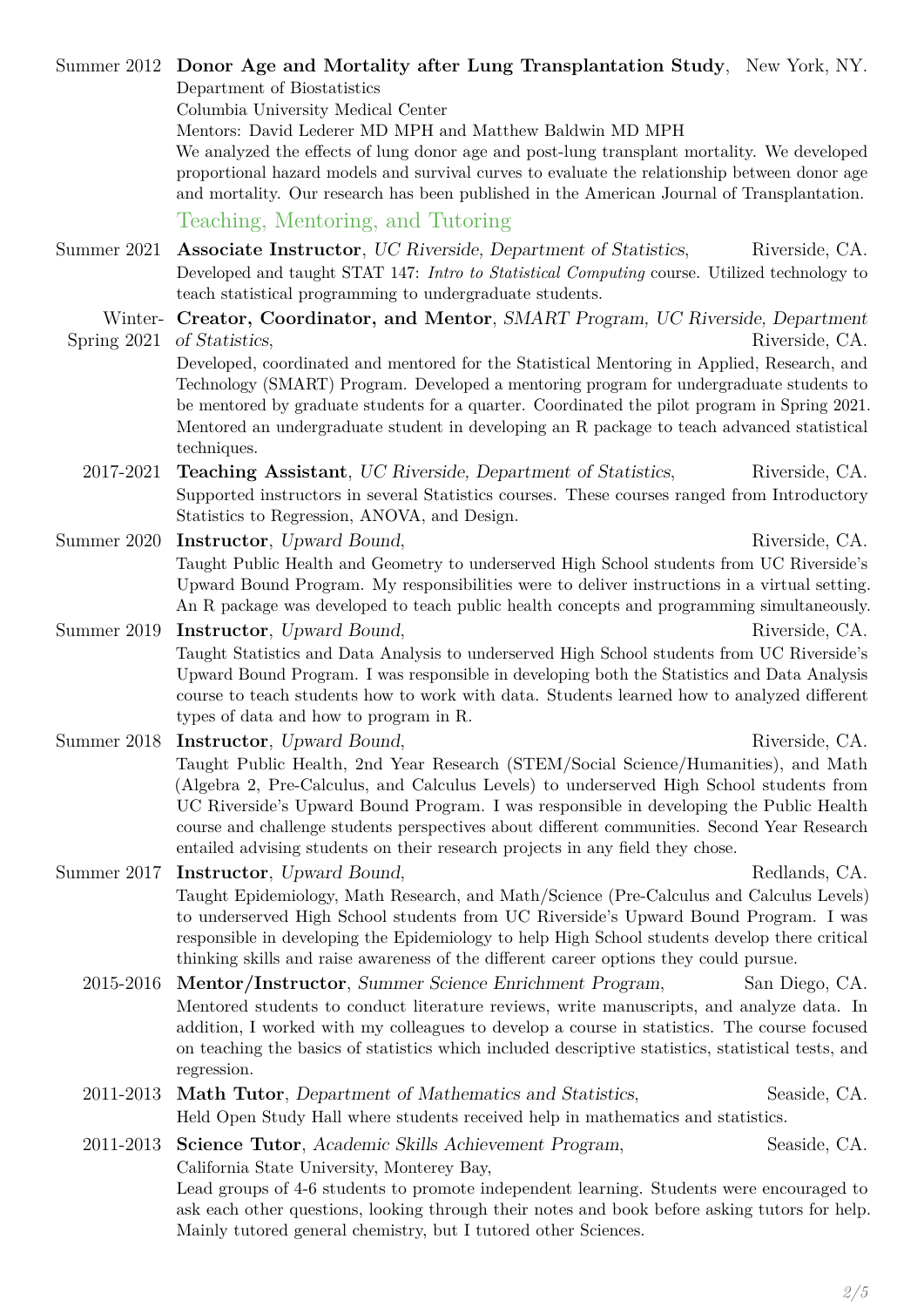| 2010 Math and Science Tutor, Recruitment in Science Education,                               | Seaside, CA. |
|----------------------------------------------------------------------------------------------|--------------|
| Presented science experiments to local High School students to encourage them to pursue a    |              |
| scientific career and attend college. Tutored students in math or science during study hall. |              |
| Educational Programs                                                                         |              |

2015 **Minority Training Program in Cancer Control Research** Fielding School of Public Health University of California, Los Angeles

- 2014 **Public Health Scholars Program** Department of Public Health County of Los Angeles
- 2012 **Biostatistics Enrichment Summer Training Diversity Program** Department of Biostatistics Mailman School of Public Health Columbia University Medical Center

#### 2011 **Summer Medical and Dental Education Program** College of Physicians and Surgeons Columbia University

# **PRESENTATIONS**

| 2021 | National Institute of Statistical Sciences                                                                                                                            | Virtual         |
|------|-----------------------------------------------------------------------------------------------------------------------------------------------------------------------|-----------------|
|      | Overview of Joint Longitudinal-Survival Models: Modeling the Association Between<br>Dependent Outcomes<br>Presenter: Isaac Quintanilla                                |                 |
| 2016 | San Diego County Epidemiology Exchange                                                                                                                                | San Diego, CA   |
|      | Geographic Distribution of Vaccine Personal Belief Exemption in San Diego County.<br>Presenter: Isaac Quintanilla                                                     |                 |
|      | 2014 Public Health Scholar Presentations                                                                                                                              | Los Angeles, CA |
|      | Vaccination Exemptions among School Children in Los Angeles County<br>Presenter: Isaac Quintanilla                                                                    |                 |
| 2014 | <b>Epidemiology Brown Bag Meeting</b>                                                                                                                                 | Los Angeles, CA |
|      | Vaccination Exemptions among School Children in Los Angeles County<br>Presenter: Isaac Quintanilla                                                                    |                 |
| 2013 | SEP Capstone Spring 2013 Capstone Festival                                                                                                                            | Seaside, CA     |
|      | Phylogenetic and Biochemical Analysis of a Novel Acidovorax Species Isolated Using<br>Diazinon Enrichment Culture<br>Presenter: Isaac Quintanilla                     |                 |
| 2013 | Tri-Beta Pacific District Convention                                                                                                                                  | Azusa, CA       |
|      | Phylogenetic and Biochemical Analysis of a Novel Acidovorax Species Isolated Using<br>Diazinon Enrichment Culture<br>Presenters: Isaac Quintanilla and Brittany Munoz |                 |
|      | 2012 BEST Research Symposium                                                                                                                                          | New York, NY    |
|      | Donor Age and Mortality after Lung Transplantation: A Cohort Study<br>Presenters: Isaac Quintanilla and Imaani Easthausen                                             |                 |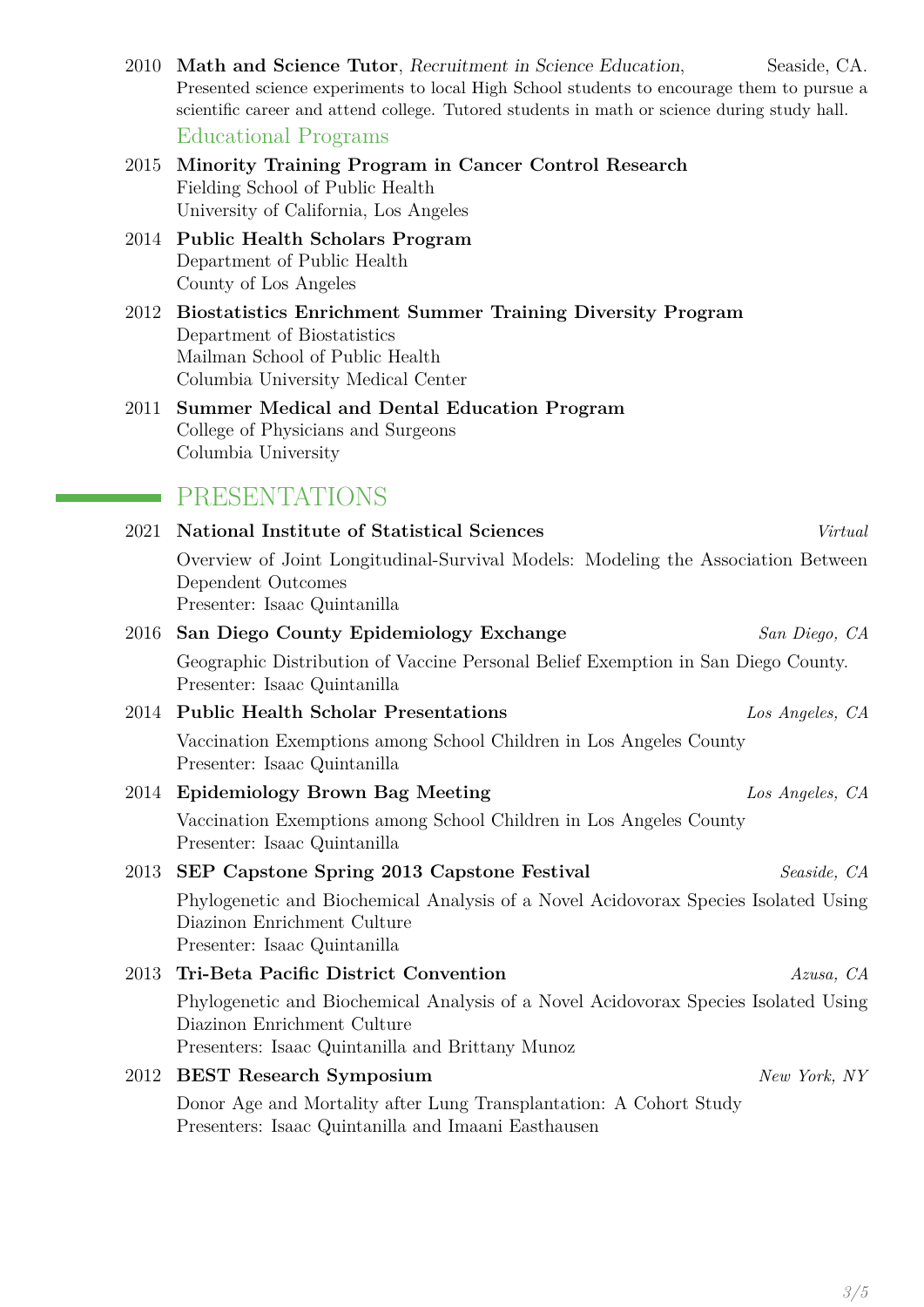# PUBLICATIONS

#### Poster

**Quintanilla, I**. (2016). Geographic Distribution of Vaccine Personal Belief Exemptions in San Diego County. Poster presented at San Diego County Epidemiology Exchange. San Diego, CA

Reuter C., **Quintanilla I**., Bellettiere J., Berardi V., Robusto K., Hughes S., Hovell M. (2015). The Effect of Prompts to Increase Stair Use Among Escalator Users. Poster presented at SDSU Student Research Symposium. San Diego, CA.

**Quintanilla Salinas I**, Munoz Brittany, Anastasia Steph, Haffa A. (2013). Phylogenetic and Biochemical Analysis of novel Acidovorax Species isolated using Diazinon enrichment culture. Poster presented at CSUMB Capstone Festival. Seaside, CA.

#### Peer-Reviewed Journals

Gill AS, Perez L, **Salinas INQ**, Byers SR, Liu Y, Hickey BL, Zhong W, Hooley RJ. *Selective Array-based Sensing of Anabolic Steroids in Aqueous Solution by Host:Guest Reporter Complexes.* Chemistry. 2019. 25(7):1740-1745. doi: 10.1002/chem.201804854

Bellettiere J, Chuang E, Hughes SC, **Quintanilla I**, Hofstetter CR, Hovell MF. *Association Between Parental Barriers to Accessing a Usual Source of Care and Children's Receipt of Preventative Services*. Public Health Reports. 2017. 132(3):316-325. doi: 10.1177/0033354917699831

Pretanvil JA, **Salinas IQ**, Piccioni DE. *Glioblastoma in elderly: treatment patterns and survival*. CNS Oncology. 2016. 6(1):19-28. doi: 10.2217/cns-2016-0023.

Baldwin MR, Peterson E, Easthausen I, **Quintanilla I**, Colago E, Sonett JR, D'Ovidio F, Bacchetta M, Costa J, Diamond J, Christie JD, Arcasoy SM, Lederer DJ. *Donor age and early graft failure after lung transplantation: a cohort study*. Am J Transplant. 2013. 13(10):2685-95. Epub 2013/08/26. DOI: 10.1111/ajt.12428.

#### Reports

Santibáñez M, Yoon S, Britton J, **Quintanilla I**, Dowling SH, Noregia A, Fernandez A. *Border Health Epidemiology Report 2015*. California Department of Public Health Office of Binational and Border Health. 2016.

Santibáñez M, Yoon S, **Quintanilla I**, Ta T, Fernandez A. *Border Health Status Report 2012-2014*. California Department of Public Health Office of Binational and Border Health. 2015.

# AWARDS and HONORS

- 2021 CNAS DEI Scholarship
- 2021 CNAS CUSP Associate
- 2020-2021 UCR Statistics Department Outstanding TA Award
- 2020-2021 Graduate Research Mentorship Program
- 2016-2019 Eugene Cota-Robles Fellowship
	- 2013 SDSU Graduate Equity Fellowship
	- 2013 CSUMB Capstone Grant